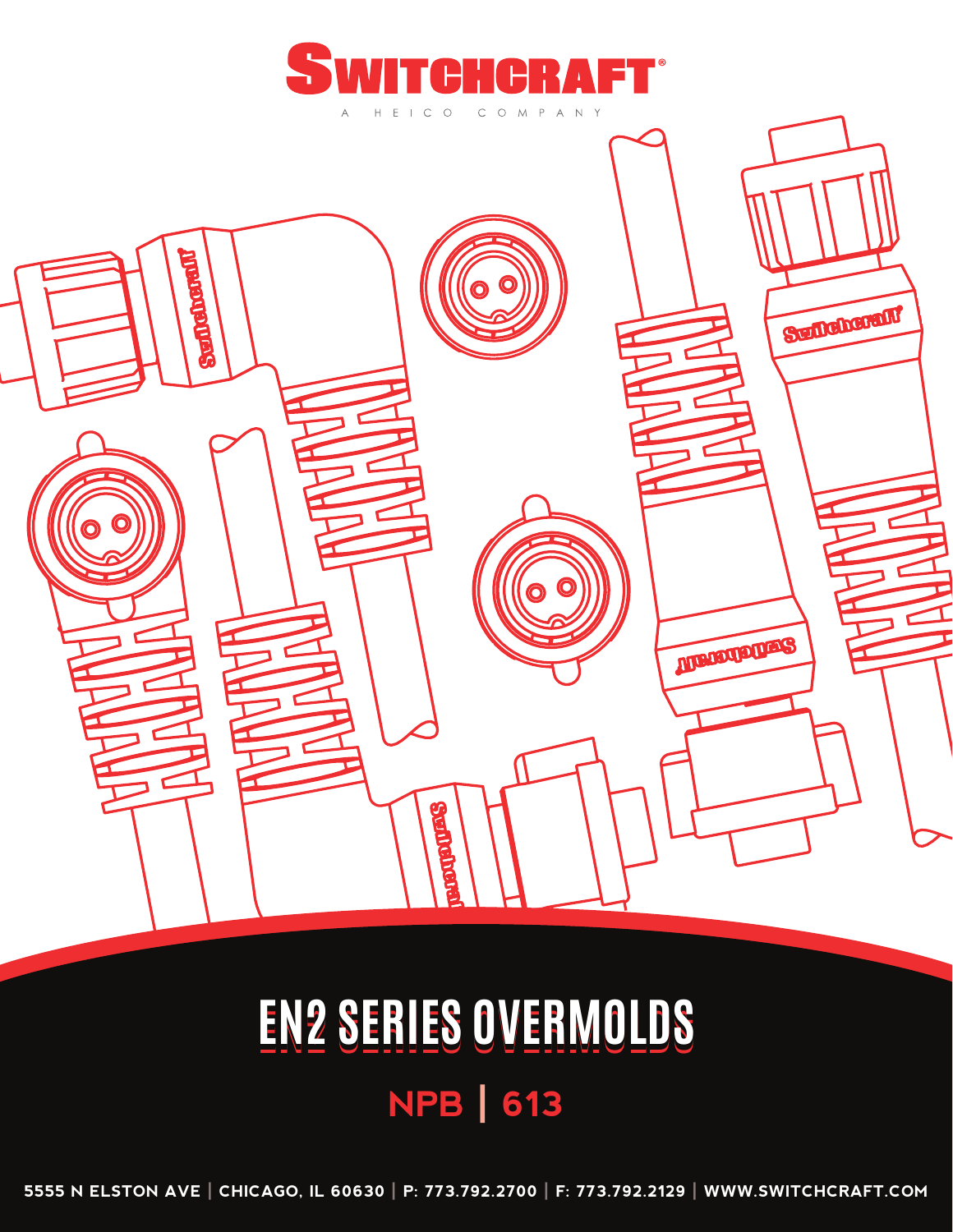## **NPB | 613 EN2 SERIES OVERMOLDS**



#### **EN2 SERIES OVERMOLDS**

Switchcraft is proud to introduce the latest overmold options for the EN2 line of products. The two new EN2 options have a rugged construction making these overmolded connectors perfect for harsh environments. Available in a straight cable-end overmold or right-angle cableend overmold, these connectors are the perfect option for mobile equipment, such as monitoring equipment or outdoor lighting. These new connectors provide a more slim line overmold option for protection from harsh environments and excellent flex relief.

#### **FEATURES & BENEFITS**

Available in two ergonomic design styles: straight and right angle

Durable 360˚ flex cable strain relief

IP68 rated

Accommodate cable O.D. up to 0.276" (7mm)

Overmold material available in PVC or Santoprene®

Overmolding available in all standard EN2 Series connector styles and pin configurations

Right-angle overmold available in 3, 6, 9 and 12 o'clock cable orientations

Standard EN2 series connector specifications apply